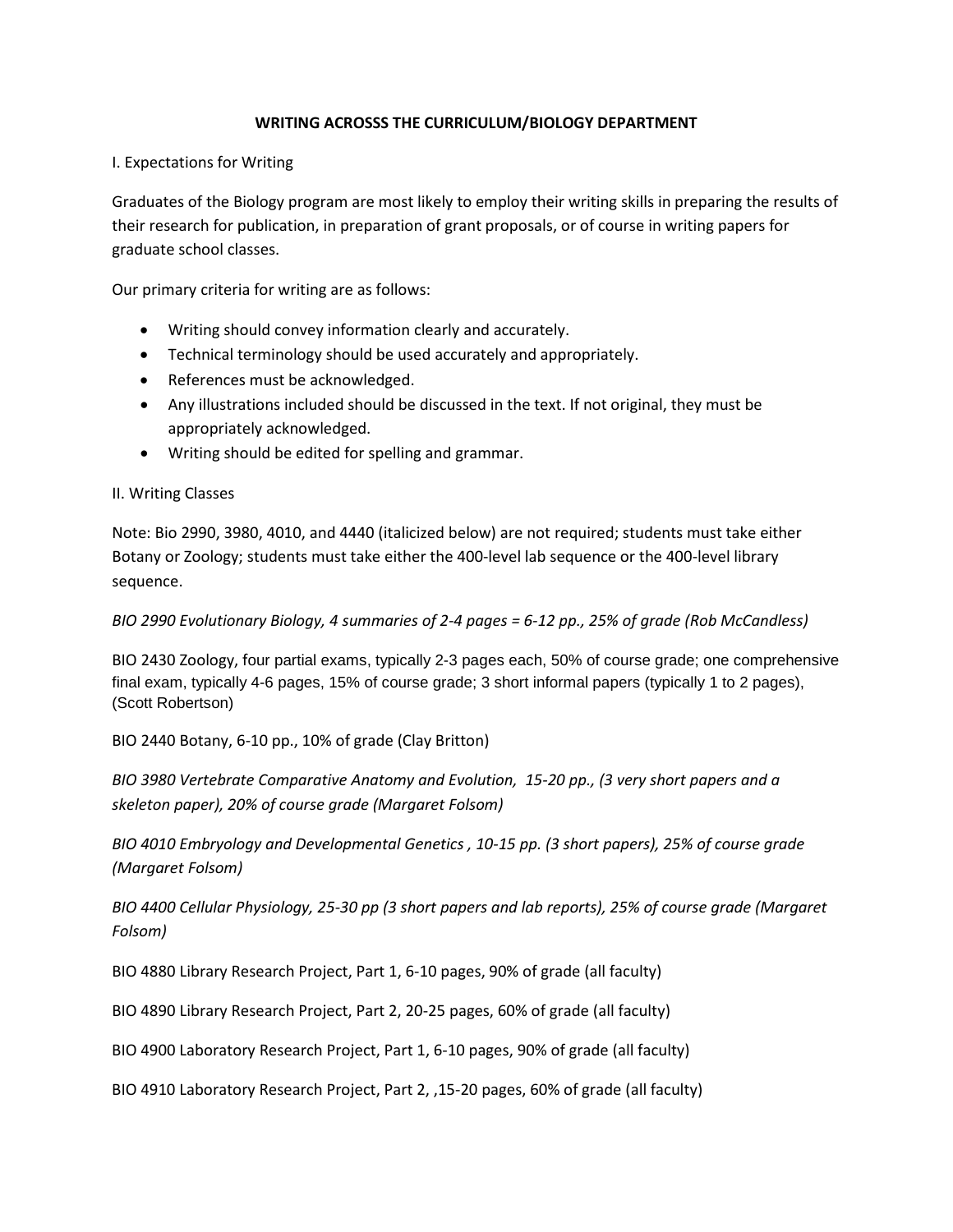III. Rubrics

Rubrics for 2440, 2990, 4010, and 4400 on file.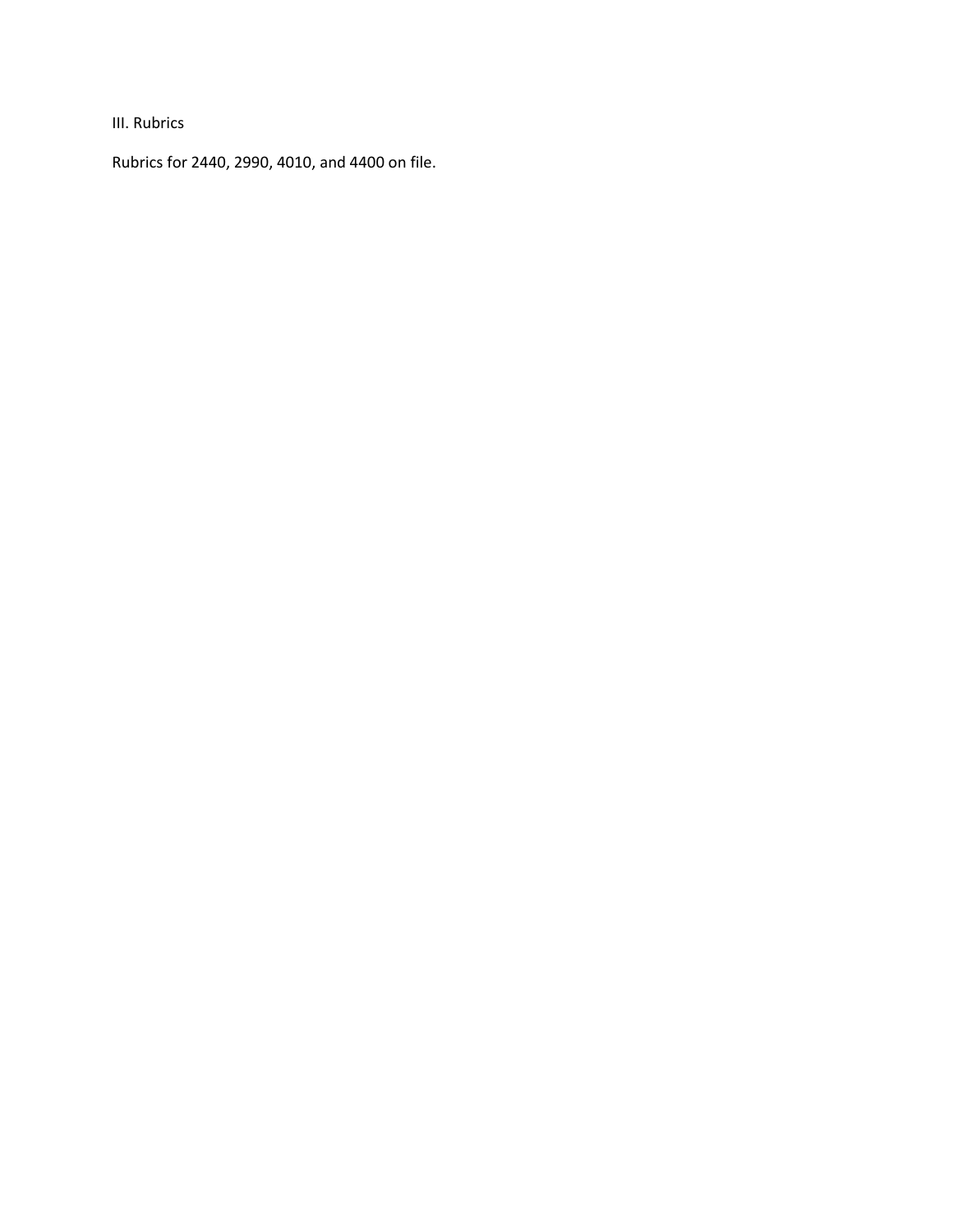# **Rubric for Botany (BIO 2440) Experimental Design**

|                                                                                                |                                                                                                                                                                                                                                                                                                                                                                                                                                                                                                                                                       | Maximum Value                             | <b>Additional Comments:</b> |
|------------------------------------------------------------------------------------------------|-------------------------------------------------------------------------------------------------------------------------------------------------------------------------------------------------------------------------------------------------------------------------------------------------------------------------------------------------------------------------------------------------------------------------------------------------------------------------------------------------------------------------------------------------------|-------------------------------------------|-----------------------------|
| <b>Title</b><br>п<br>п                                                                         | Descriptive and informative.<br>Allows audience basic understanding of topic.                                                                                                                                                                                                                                                                                                                                                                                                                                                                         | $(+2)$                                    |                             |
| <b>Introduction</b><br>$\bullet$<br>п<br>п,<br>ш                                               | Pertinent information.<br>Places experiment in context of reviewed, scientific<br>literature.<br>Lays adequate foundation for rest of paper.<br>Includes a hypothesis, which is correctly formatted,<br>testable and falsifiable.                                                                                                                                                                                                                                                                                                                     | $(+25)$                                   |                             |
| $\bullet$<br>п<br>п.<br>п<br>٠<br>п<br>٠                                                       | <b>Experimental Design</b><br>Effectively describes experimental design.<br>Correctly formatted (e.g., sources, headings and<br>subheadings).<br>Protocols explained clearly, concisely and<br>accurately. Logical.<br>All materials included and incorporated.<br>Procedure remains focused on hypothesis.<br>Appropriate controls and variables are identified.<br>Relevant statistical analysis is included.                                                                                                                                       | $(+40)$                                   |                             |
| <b>Mechanics</b><br>$\bullet$<br>$\bullet$<br>$\bullet$<br>$\bullet$<br>$\bullet$<br>$\bullet$ | The paper is between 6-10 pages; Including figures, tables, etc.<br>Writing style is scientific and professional.<br>Contains minimal grammatical/typographical errors.<br>Charts, figures, and tables are legible, referred to in within<br>text, as well as cited and used correctly.<br>References are cited appropriately throughout paper.<br>References are current, applicable and predominantly from<br>peer-reviewed journals.<br>Sources located in paper but not in reference list.<br>Sources located in reference list but not in paper. | $(+25)$<br>$(up to -10)$<br>$(up to -10)$ |                             |
|                                                                                                | <b>Peer Assessment</b>                                                                                                                                                                                                                                                                                                                                                                                                                                                                                                                                | $(+8)$                                    | <b>Total</b>                |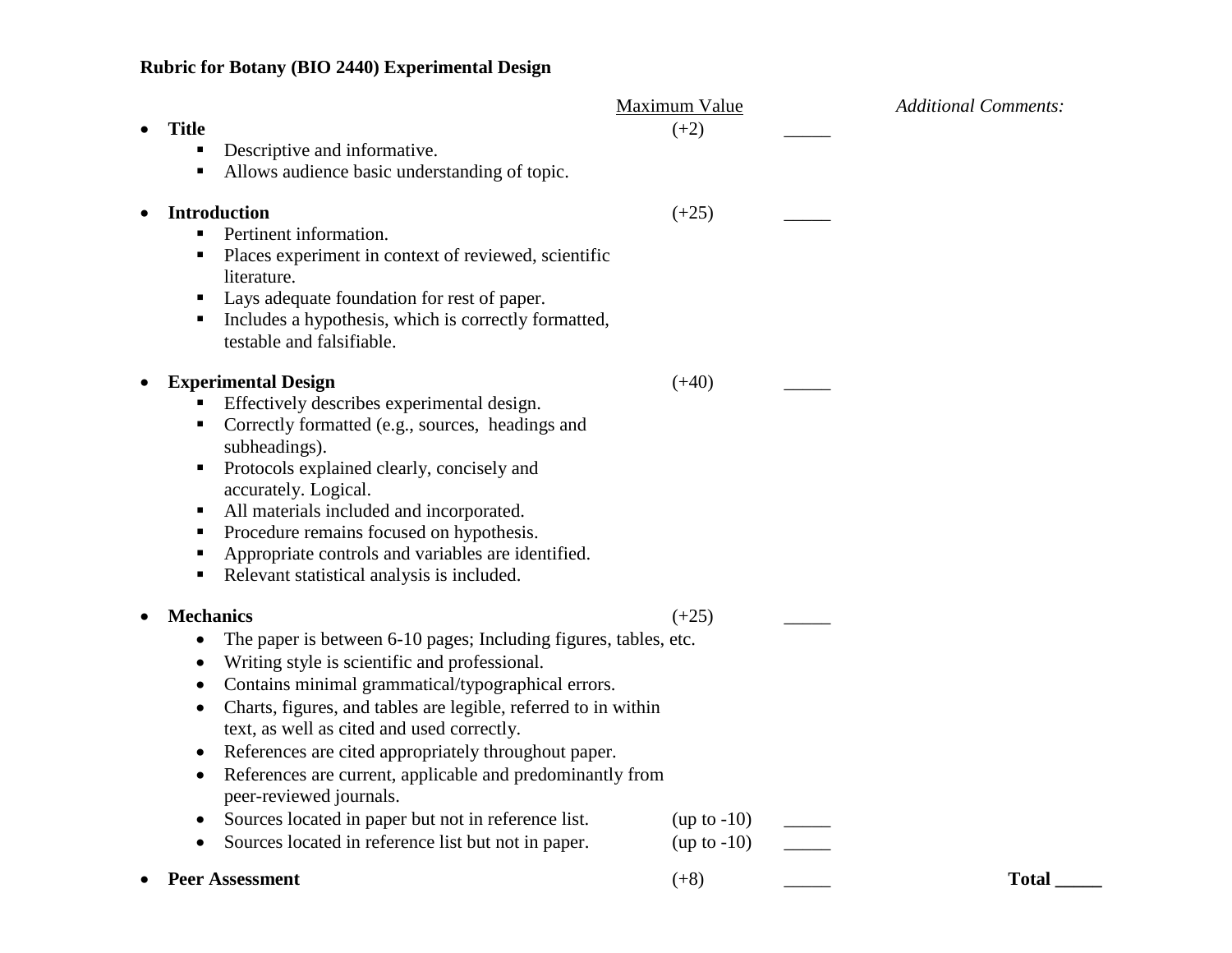## **Bio 2990 - Evolutionary Biology & Population Genetics: Article Summary Rubric**

## Student:

|                                                    | Points             | Points                  |              |
|----------------------------------------------------|--------------------|-------------------------|--------------|
| Criterion                                          | Possible           | Awarded                 | <b>Notes</b> |
| 1. Proper summary format                           | 3                  |                         |              |
| 2. Student identified author's main purpose        | 4.5                |                         |              |
| 3. Student identified author's supporting points   | 4.5                |                         |              |
| 4. Student paraphrased author's words              | 3                  |                         |              |
| 5. Proper in text citation (E.g." Dawkins (1986)") | 3                  |                         |              |
| 6. Minimal grammar and spelling issues             | $\overline{2}$     |                         |              |
| 7. Focused and well organized                      | 2.5                |                         |              |
| 7. Student in attendance on day of discussion      | 2.5                |                         |              |
|                                                    | <u>Total</u><br>25 | $\overline{\mathbf{0}}$ |              |
| Additional points deducted (if any)                |                    |                         |              |
|                                                    |                    |                         |              |

**Final score (%) 0**